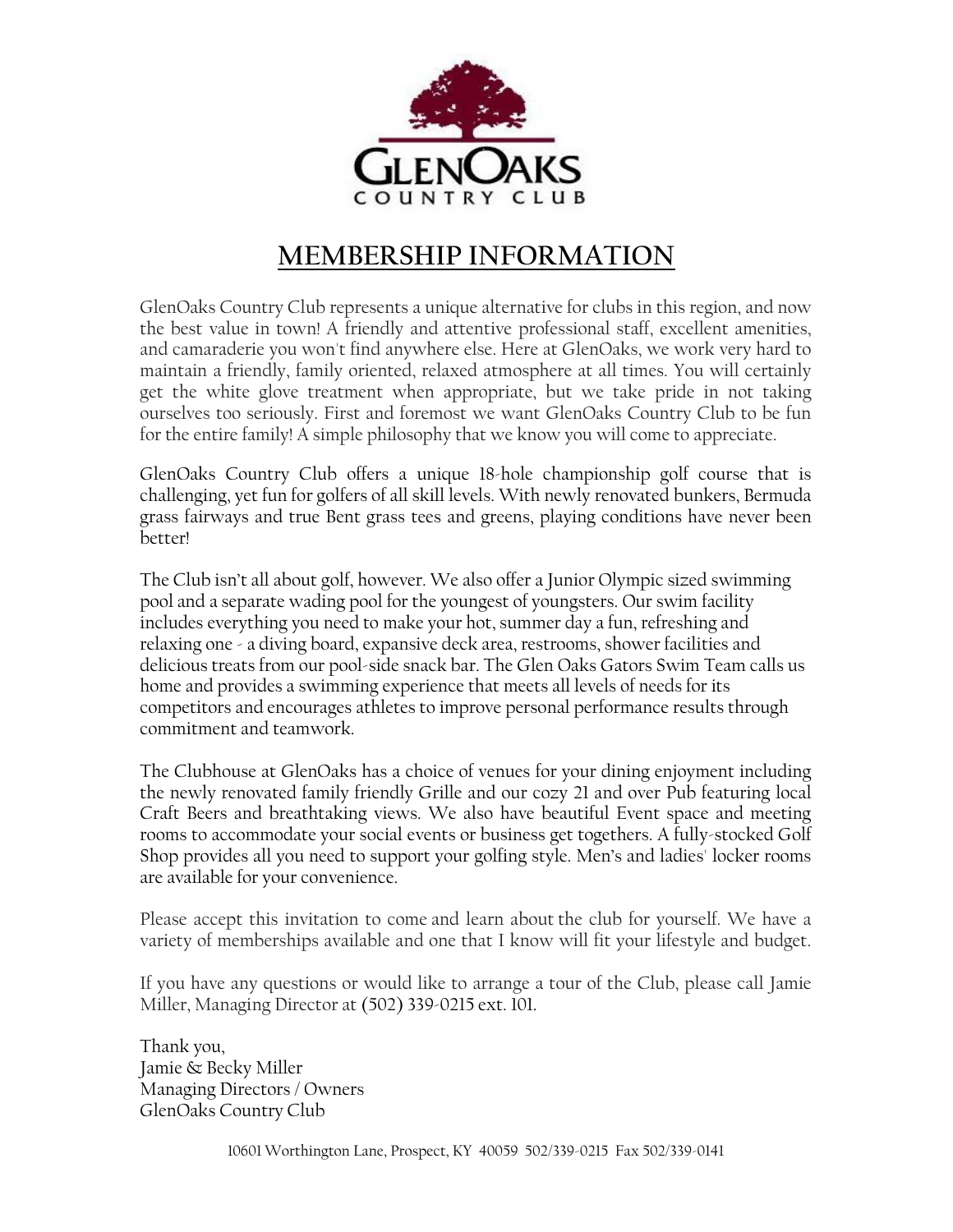

# 2017-2018 MEMBERSHIP CATEGORIES

No Initiation Fees or Capital Assessments

# Join Today, No Dues Till March!

Family Golf Membership

Monthly Dues \$225.00

This membership includes unlimited Golf and Club Amenities, listed on page 2, for the primary Member, spouse and any children under the age of 23 who are living at home or a full-time student.

### Individual Golf Membership

Monthly Dues \$195.00

This membership includes unlimited Golf and Club Amenities, listed on page 2, for the Primary Member and Club Amenities, listed on page 2, for the Member's spouse and children under the age of 23 who are living at home or a full-time student.

#### Junior Family Golf Membership (Age 38 and under) Monthly Dues \$165.00

This membership includes unlimited Golf and Club Amenities, listed on page 2, for the primary Member, spouse and any children under the age of 23 who are living at home or a full-time student.

- Birth date applies to the older spouse
- Another membership category must be chosen upon the Member's  $39<sup>th</sup>$  birthday

#### Junior Individual Golf Membership (Age 38 and under) Monthly Dues \$145.00

This membership includes unlimited Golf and Club Amenities, listed on page 2, for the Primary Member and Club Amenities, listed on page 2, for the Member's spouse and children under the age of 23 who are living at home or a full-time student.

• Another membership category must be chosen upon the Member's  $39<sup>th</sup>$  birthday